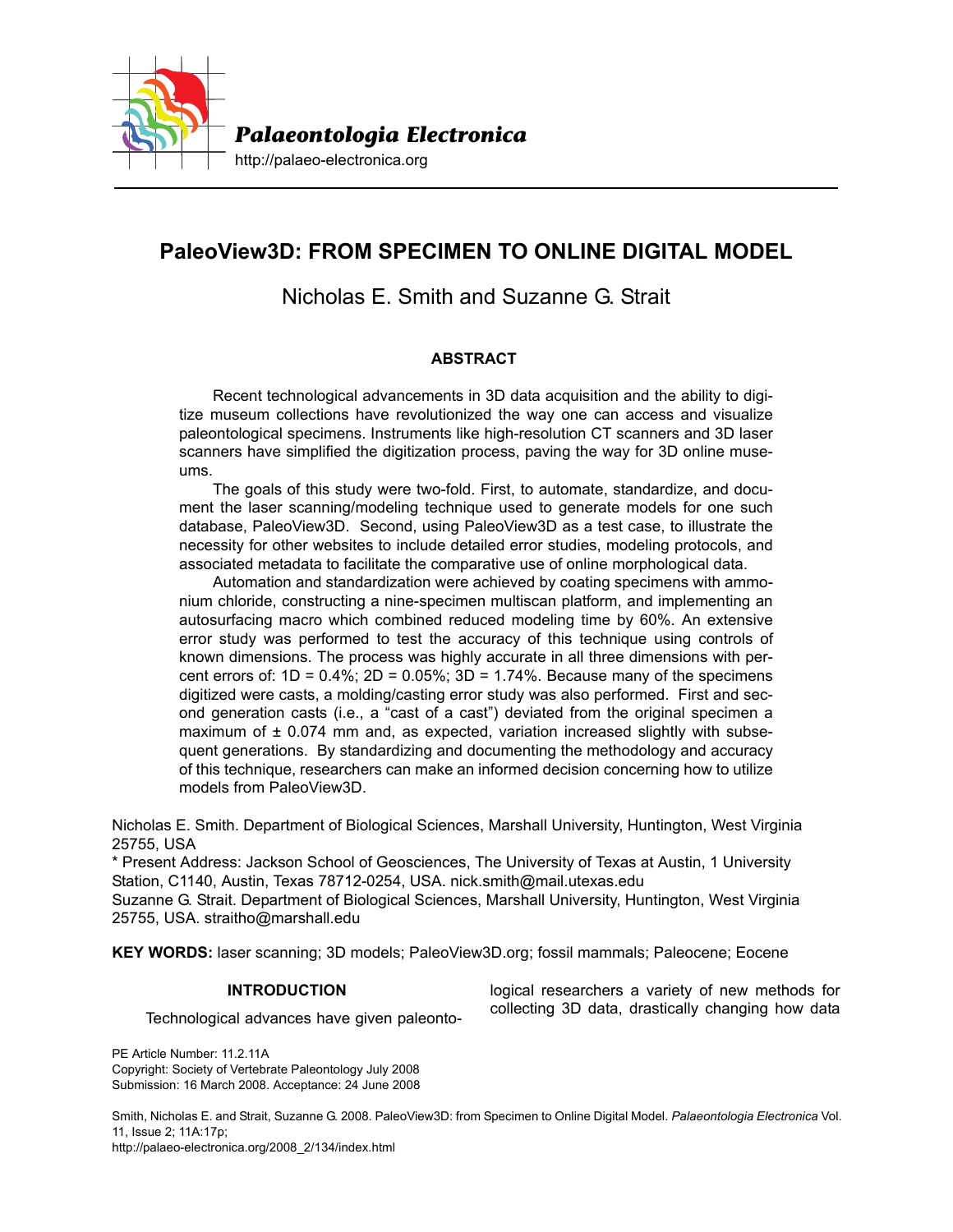are acquired and permitting novel, sophisticated 3D morphological analyses. High-resolution digitizers and scanners are unique in that the data they produce can be used to collect 3D data points from complex morphology, such as mammalian molars or tarsals. The Reflex Microscope was the first commonly available instrument for collecting 3D data on small- to medium-sized specimens (e.g., Strait 1993a, 1993b, 2001; Reed 1997; Yamashita 1998). However, this method cannot be broadly applied, as the researcher has to individually select each point to be recorded. This method is useful for comparisons of discrete landmarks and features, but it is too cumbersome and time consuming to collect the thousands of points necessary for accurate 3D characterization of even a single mammalian tooth. Furthermore, the low accuracy and resolution of electromagnetic (i.e., Polhemus 3Draw Pro) or contact digitizers (Immersion Microscribe 3D) (Zucotti 1998; Ungar and Williamson 2000; Wilhite 2003) make them impractical for working on all but the largest mammals. Confocal microscopy has also been used for 3D model generation of mammalian dental specimens (Jernvall and Selanne 1999; Evans et al. 2001) and is an excellent choice for very small specimens. However, since this technology was designed for biomedical imaging of tissues, cells, and organelles, it has specimen size limitations. Although specimens as large as 6 mm have been reported, those above 1-2 mm need to be scanned in pieces and merged, considerably increasing the processing time (Jernvall and Selanne 1999) and potential error.

Two methods have proven most beneficial for 3D data collection of complex morphology, Computed Tomography (CT) and 3D laser scanning. High-resolution x-ray CT scanners have proven to be a valuable technology for producing morphological models of vertebrates from a broad range of specimen sizes (e.g., DigiMorph; Kobayashi et al. 2002; Silcox 2003; Clifford and Witmer 2004; Kay et al. 2004; Colbert 2005; Dumont et al. 2005, 2006; Claeson et al. 2006; Holliday et al. 2006; Rayfield and Milner, 2006; Ridgely and Witmer 2006; Macrini et al. 2006). CT data can be very accurate (the degree of accuracy depends inherently on the CT scanning system) and is the only technology for obtaining internal data since it actually acquires sectional data through specimens. For collection of surface feature data laser scanners can also be used (3Dmuseum; Lyons et al. 2000; Motani 2005; Boyd and Motani 2006; Delson et al. 2006; Evans et al. 2006, 2007; Motani et al. 2006; Penkrot 2006; Rybczynski et al. 2006; Smith

and Strait 2006; Strait and Smith 2006; Wilson et al. 2006). Just like CT scanners, the precision of the models is scanner dependent but can produce surface models as equally detailed and accurate and are comparably time efficient when both scanning and processing are considered. The primary advantage of high-resolution laser scanners over CT scanners is that they are less expensive and require less technical expertise to operate and maintain.

Growing alongside the technology to produce 3D models is the computing power necessary to manipulate 3D data and the potential to make these models readily accessible via the Internet. The development of more online databases has also been driven by funding agencies, with increasing emphasis on the ability of researchers to disseminate data to peers, educators, and the general public. As a result, online databases have become increasingly important tools in biological and paleontological research, teaching, and outreach. Existing sites include compilations of vast amounts of data, in unique formats that are almost instantaneously accessible on the web (e.g., Carrasco et al. 2005; O'Leary and Kaufman 2007; North American Fossil Mammal Systematics Database 2002; The Paleobiology Database 1998; Maddison and Schulz 2007). Additionally, with the introduction of CT and laser scanners to paleontological studies, websites are also now available that feature 3D models of fossils. Sites such as 3D Museum (http:/ /www.3dmuseum.org) provide visualization of a host of fossil taxa, and the Digital Morphology library (http://www.digimorph.org) houses many CT based models of extant and fossil vertebrates. The MorphoBrowser database (http://morphobrowser.biocenter.helsinki.fi/) specializes in vertebrate dental remains and includes a shape search function, to locate taxa of similar morphology (Evans et al. 2005). PaleoView3D (http:// paleoview3d.org) is devoted to publishing 3D models and associated metadata of late Paleocene and early Eocene mammals (Strait and Smith 2006).

PaleoView3D is the first online site whose primary goal is not just to display 3D models of fossil organisms, but to allow users to download 3D data for their own research. During the development of PaleoView3D, several major issues had to be addressed: 1) how to standardize model production for consistency from model to model, 2) how to expedite the production of a large number of models, and 3) how to evaluate model accuracy. Standardization of methodology included consistent coating of specimens prior to scanning and during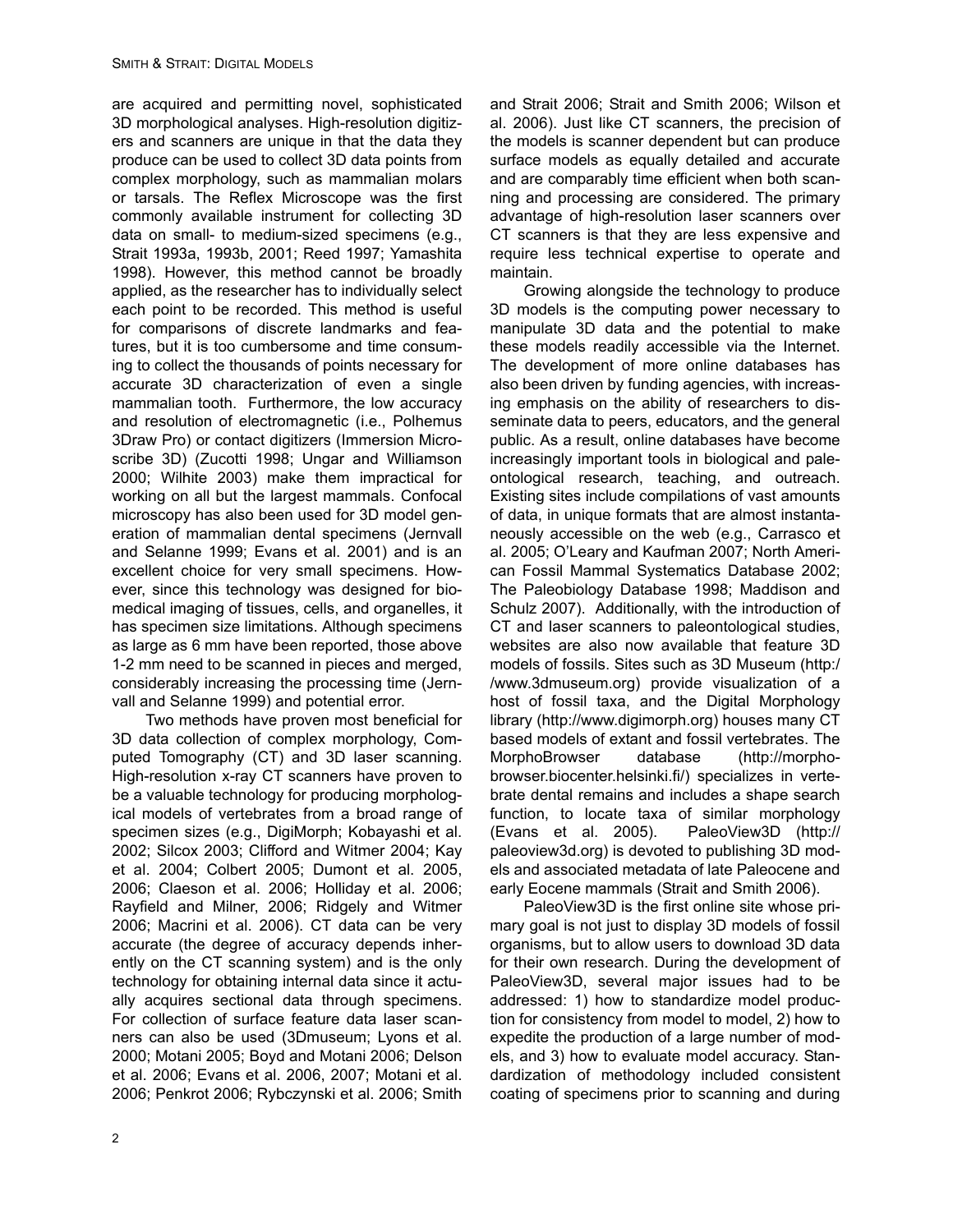the scanning process and the use of a consistent step-size (distance the laser travels between scanlines) and sensor exposure settings. New methods were explored for expediting scanning and modeling included the development of a multiscan platform permitting multiple specimens to be scanned and registered in unison and designing an autosurfacing macro to facilitate image processing uniformity. Error studies were performed on objects of known dimension to assess model accuracy. Finally, since by necessity many of the PaleoView3D models were based on casts as opposed to original specimens, an error study was designed to compare models based on casts versus the originals.

While online 3D databases provide tremendous opportunity for paleontological analyses, certain precautions must be taken before incorporating 3D data from multiple sources. Unfortunately, not all 3D models are created equal due to the variety of aforementioned acquisition and modeling techniques. In order to comparatively analyze 3D models from PaleoView3D and other databases, users must have confidence in the accuracy of those models, and should be informed of the process used to generate those data. Therefore, rigorous testing and documentation of the modeling process is necessary prior to dissemination of these data, so that the user can make an

informed decision on how best to utilize the models. The goal of this study was to standardize and document the novel modeling process used to generate models for PaleoView3D, in particular, with a broader implication of showing the necessity for the explication of model production and accuracy for all online databases.

#### **MATERIALS AND METHODS**

### **Laser Scanning and Data Acquisition**

The laser scanner used in this study was a Surveyor RPS-120 probe (Laser Design Inc., Minneapolis, MN) mounted on a tri-axial automated stage (ISEL Automation, Eichenzell, Germany) (Figure 1). With this system, a red laser beam (620 nm wavelength) is emitted from the diode and spread passively into a laser plane (Figure 2.1). This laser



**Figure 1.** Laser scanning system consisting of a Laser Design Inc. RPS 120 probe mounted on an ISEL Automation computer numerical control (CNC) gantry unit.

plane appears as a line on the specimen and serves as the non-contact probe for the instrument (Figure 2.2). The laser line is reflected off the surface of the object and collected by dual optical sensors, charge coupled device (CCD) arrays similar to those found in digital cameras (Figure 2.1). As



**Figure 2.** Schematic diagram of the laser scanning process. A laser beam is emitted from the diode in the unit and spread into a laser plane (1). The laser plane, appearing as a line on the sphere (2), is reflected and collected by dual CCD arrays (1). The resulting 2D profile is digitized and as the unit travels along the x-axis of the object, multiple profiles are collected yielding a 3D coordinate point cloud of the surface (3).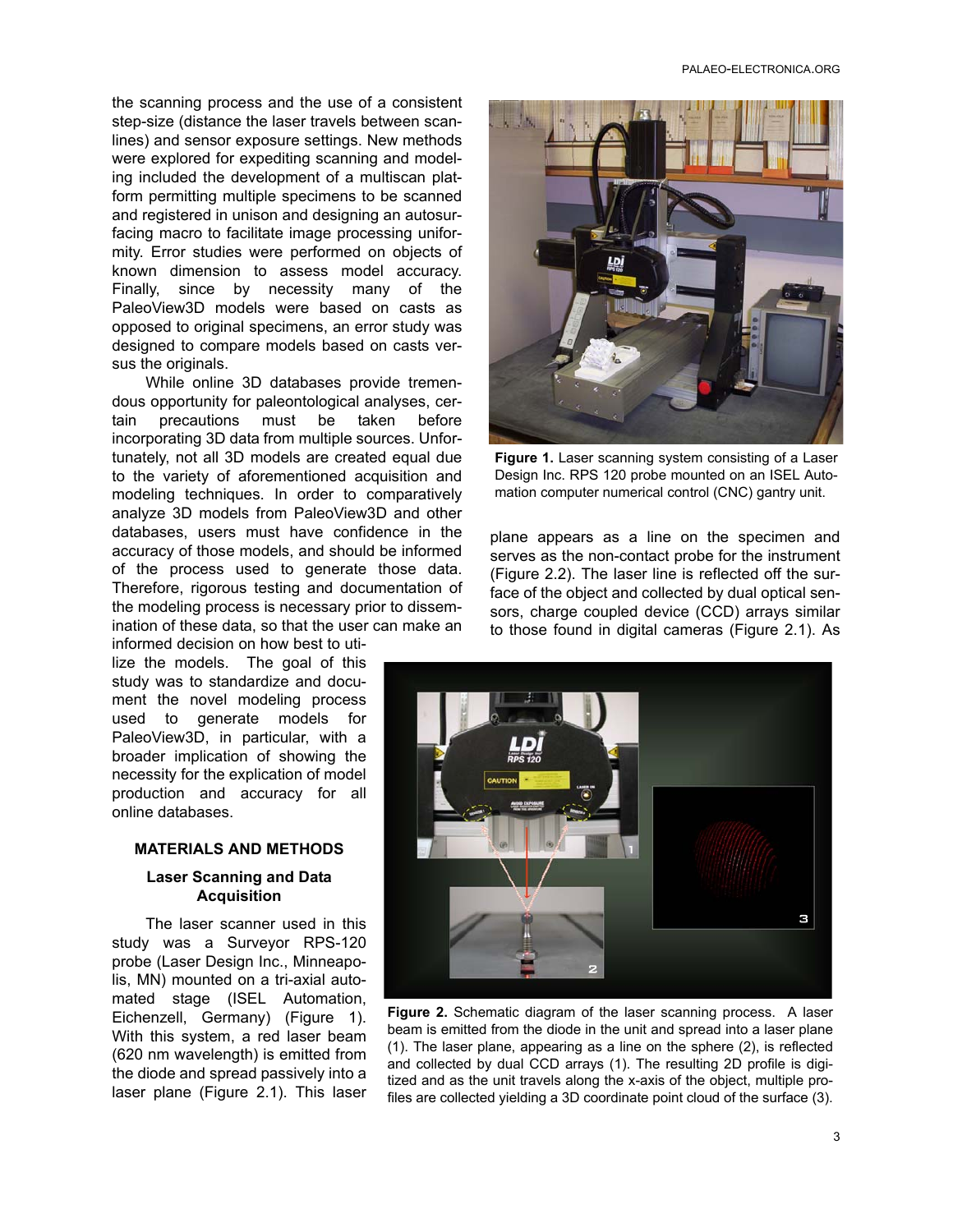

**Figure 3.** Point cloud of left M3 of *Mimoperadectes labrus* (UCMP 212703). Registered scan views representing the 3D surface are: occlusal (green); mesial (blue); distal (red); buccal (orange); and lingual (purple).

the stage moves the RPS (rapid profile scanning) unit over the specimen, the sensors collect a series of 2D profiles (scan-lines) of the object which collectively form a 3D coordinate point cloud of the surface (Figure 2.3).

Determining instrument resolution is not straightforward, because of its unique ability to incorporate multiple views of the same specimen. Therefore, maximum resolution can only be given per scan view. A single scan has a theoretical maximum resolution of 23.0 microns along the yaxis and 27.6 microns along the z-axis, each of which are determined by the dimensions of the CCD arrays. The resolution along the x-axis is dependent on the minimum interval (step-size) of the stage stepper motor which is 10 microns. To give an idea of surface point density, the probe has the ability to collect 480 points per scan-line with point spacing of 25 microns. As an example, the minimum number of points necessary to adequately cover the occlusal surface of a marsupial molar 1.5 mm in length is around 2,500 points (Figure 3). The software used to acquire the 3D data was Surveyor Scan Control v. 4.1.009 (Laser

Design Inc., Minneapolis, MN), which is an updated version of their proprietary Datasculpt software.

## **Specimen Coating**

Unlike scanning electron microscopy in which high reflectivity is advantageous, the sensors in laser scanners require diffuse light. This proved especially problematic for dental specimens (or casts) because the high reflectivity of the enamel (or casting compound) caused the laser line to "shimmer" along the surface of the tooth. This created hotspots along the profile and yielded noisy point cloud data. To reduce the effects of this phenomenon, specimens were lightly dusted with an ammonium chloride ( $NH<sub>4</sub>Cl$ ) coating. Other compounds were tested (i.e, Spotcheck SKD-S2 Developer, Magnaflux, Glenview, IL; magnesium chloride) but ammonium chloride proved the lightest, most efficient, and easiest to remove. To coat a specimen, the ammonium chloride was heated and vaporized in a custom built glass instrument and then mouth-blown onto the surface of the specimen (Figure 4). All specimens were dusted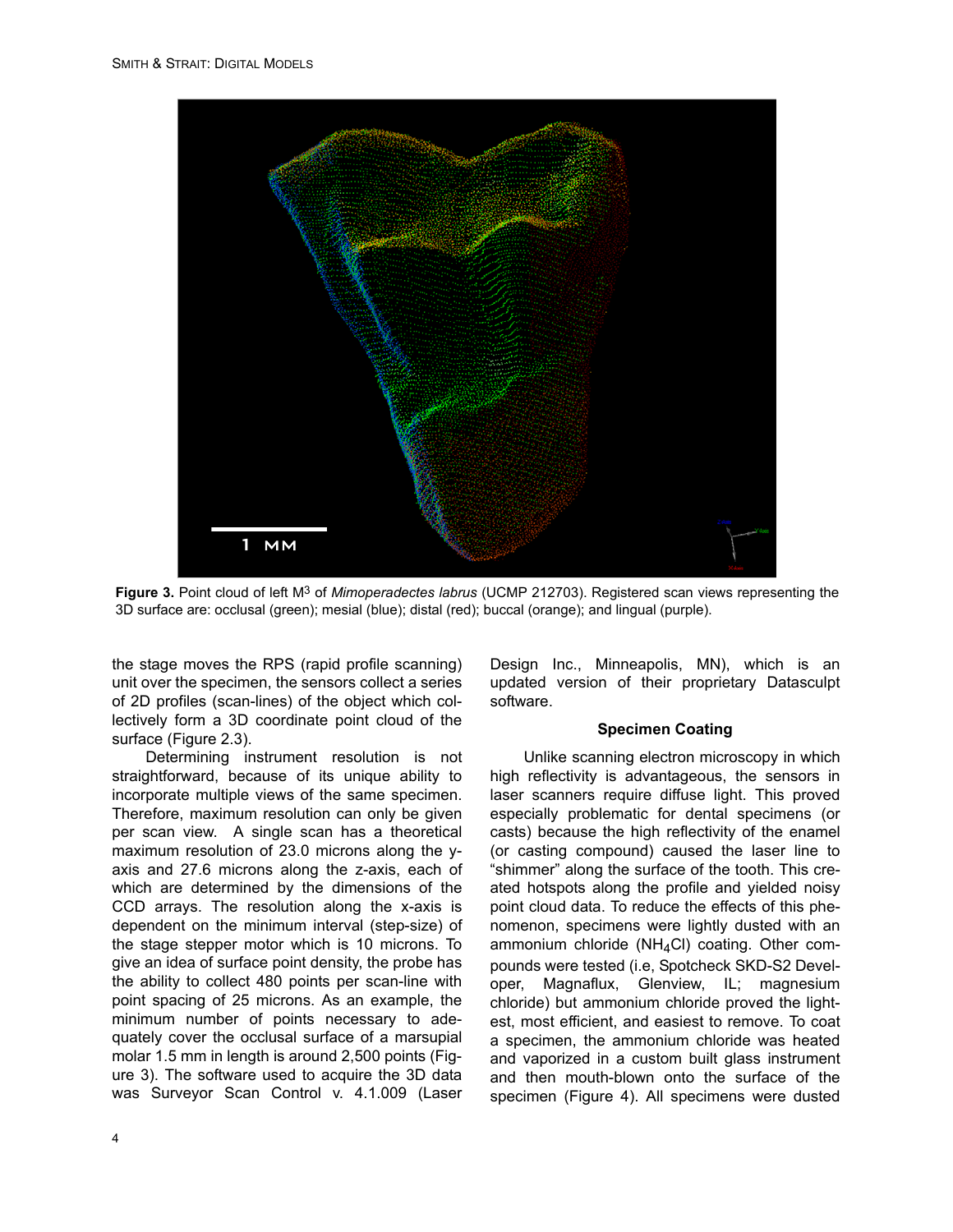

Figure 4. Coating a specimen with ammonium chloride (NH<sub>4</sub>Cl). The compound is heated and vaporized in a glass instrument and then mouth-blown onto the surface of the specimen.

with the lightest possible coating, and visually examined for consistency prior to scanning. Although there is an element skill required for this method, a cautious technician can quickly learn the indications of undercoating (sparse, still semireflective areas; variations in color) and overcoating (thickened appearance; loss of morphological resolution). In most cases the compound can easily be dusted off with compressed air or a light brushing, and can be reapplied as necessary to achieve an even coating. As illustrated on a stainless steel scale bar, this coating was very effective in diffusing the laser light, and provided crisp

chosen as the primary orientation of dental remains. Path plans (essentially the start and stop positions for data acquisition) were defined based on the dimensions of the specimen, and scan parameters (linear spacing and exposure) were configured. To determine the appropriate linear spacing (step-size for the stage stepper motor), multiple spacing trials (10, 20, 30, 50 µm) were conducted on isolated dental specimens of various size classes (< 4 mm in length; 4-8 mm; 8-12 mm; > 12 mm). Each resulting point cloud was examined for adequate surface coverage (point density) for the desired level of morphological resolution.

reflections of the laser line (Figure 5). Beyond its diffusive effect, the specimen coating also enhanced the accuracy of the scans by yielding a consistent surface from one specimen to the next. Because variations in specimen color and texture have a profound effect on the laser's probe, the coating standardized the scan parameters and served to automate the process as well, by permitting the use of the same exposure settings for all specimens.

## **Specimen Scanning and Scan Parameters**

Once coated, specimens were mounted to the stage for the first of five scans. By default, occlusal view was



**Figure 5.** Reflection of the laser line along a stainless steel scale bar illustrating the necessity to coat reflective objects. The left half of the bar was left uncoated while the right side was lightly dusted with ammonium chloride.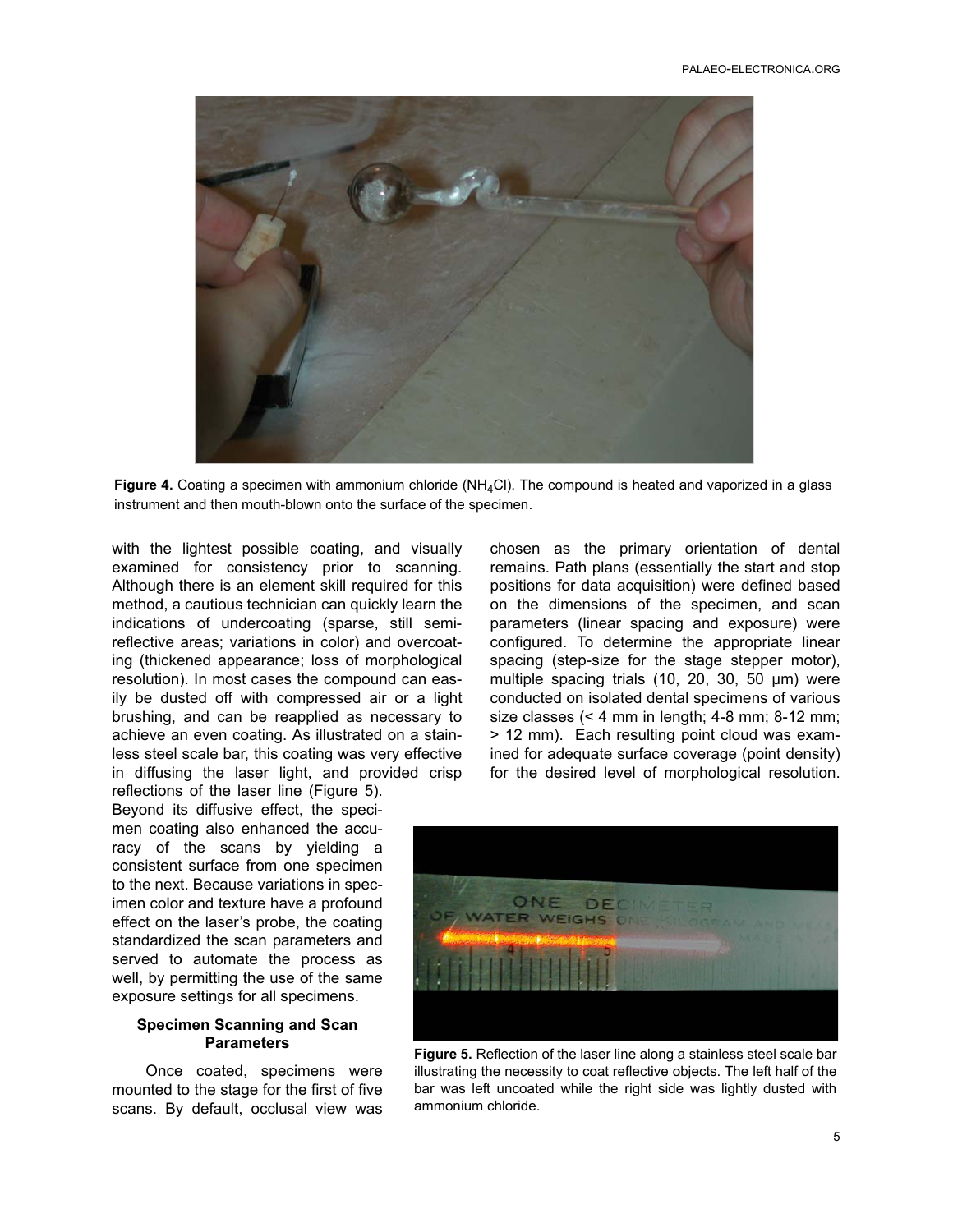

**Figure 6.** The multiscan platform with nine early Eocene marsupial molars (1). Figures 2-6 show the fixed stage positions for the five standard scan views. Figures 7-11 show representative point cloud data for each corresponding position: occlusal (7), buccal (8), lingual (9), mesial (10), and distal (11).

The general rule developed for determining appropriate linear spacing was:

- specimens < 4 mm in length: 10 µm spacing
- specimens 4-8 mm in length: 20 µm spacing
- specimens 8-12 mm in length: 30 µm spacing
- specimens > 12 mm in length: 50 µm spacing

Because all specimens were coated with ammonium chloride, the same exposure settings could be maintained. Based on the same principal as shutter speed in photography, exposure time in laser scanning is the duration (msec) that the CCD arrays are exposed to incoming photons. Underexposure yields little or no scan data, while overexposure leads to over-saturation and thus noisy scan data. Due to variation between the two sensor arrays, it was discovered that Sensor 0 must be set to a slightly longer exposure time to acquire comparable amounts of data. With the ammonium chloride coating, the exposure for Sensor 0 was set to 0.35 msec and Sensor 1 was set to 0.25 msec.

After all settings were configured, the surface point cloud data were collected and saved for a single scan orientation (view). To adequately cover the surface of a dental specimen, five views (occlusal, buccal, lingual, mesial, and distal) were typically required. The five resulting point clouds were saved as individual files, to later be registered into a cohesive model (Figure 3) during the registration process (described below).

## **Automation and Standardization of the Scanning and Modeling Process**

**Development of the Multiscan Platform.** While the aforementioned scanning procedure was effective for scanning individual specimens, in order to expedite the modeling process, it was necessary to scan and render multiple specimens simultaneously. This was accomplished by the development of a nine-specimen multi-scan platform (Figure 6.1). Because all models for PaleoView3D are complete 3D surfaces, it was necessary to adopt a rotational scanning approach to ade-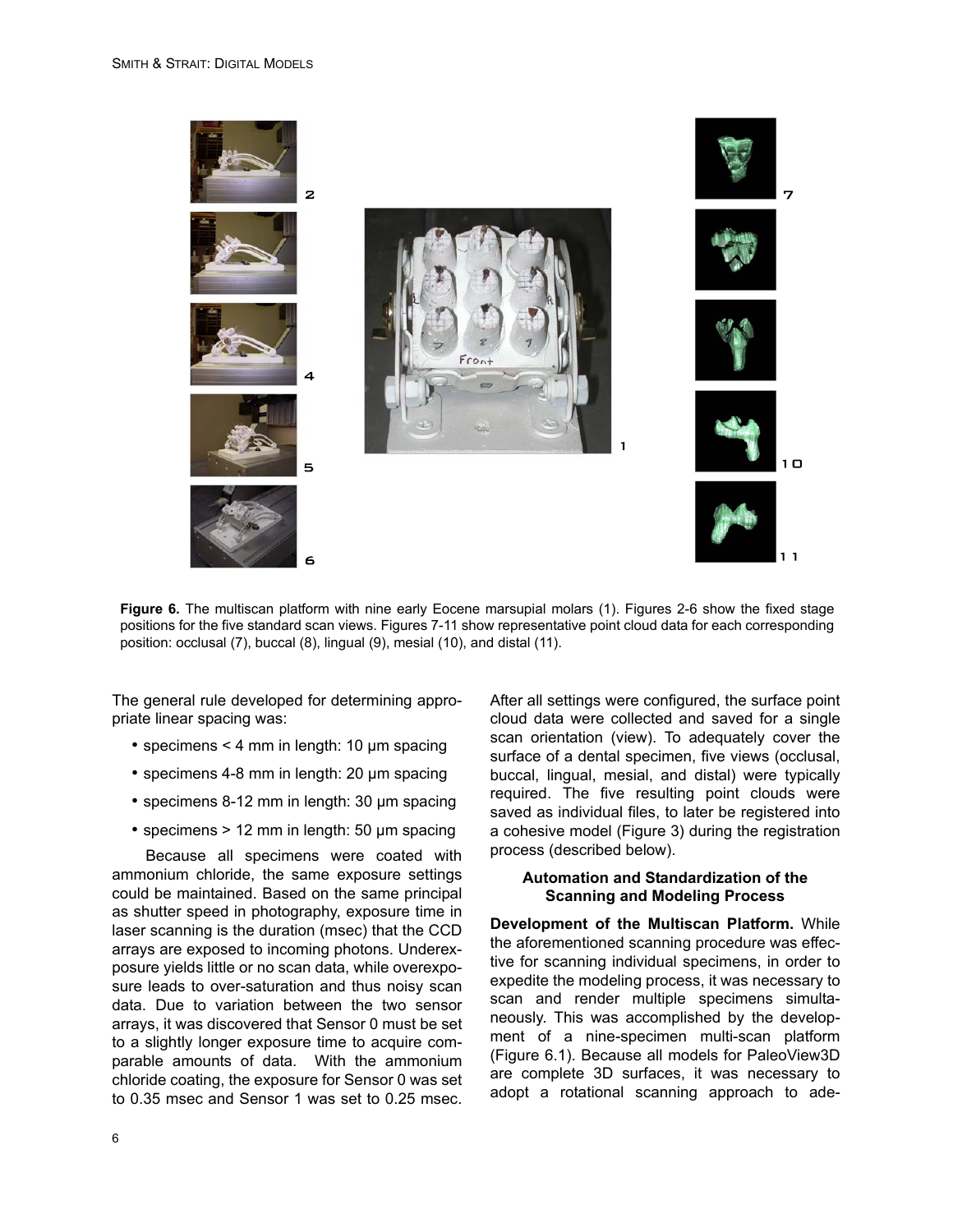

**Figure 7.** Lateral view of predefined path plans in Surveyor Scan Control (1). Each green trapezoid represents a start position and each red trapezoid represents a stop position for the nine specimens of the multiscan platform (1). The corresponding specimen point clouds acquired via those path plans are highlighted in pink (2).

quately cover the entire surface of the specimens. Although complete automation of the scanning process would have been possible with a manufactured motorized rotary stage, integrating it into the existing system would have been expensive  $($ 10,000 USD). Additionally, with the extra stage mount, the work envelope would also have been greatly reduced. Borrowing from rotary designs of existing stages, a low-cost (< 20 USD) multiscan platform was constructed and functions as a manual version of a rotary stage.

Because five views were required to adequately cover the surface of most specimens, five fixed stage positions were established (Figures 6.2-6.6). Representative scans for each corresponding position can be seen in Figure 6.7-6.11. Default path plans were defined for each stage position (Figure 7.1), automating a tedious process that can now be opened and run with a single command. Not only were the multiple specimens scanned simultaneously, the resulting nine-specimen point cloud (Figure 7.2) was imported into Geomagic Studio 6.0 and processed in unison. This bolt-on specimen holder permitted simultaneous scanning of up to nine small (< 5 mm) specimens. The nine specimen platform was chosen because the 3 x 3 design was the maximum size square that would fit within the work envelope without shading lower specimens when the stage was tilted. The stage mount and the platform (to which the specimens were affixed) were constructed of wood, and the mounting brackets were modified lid support hinge rails. Four brackets were mounted to the platform, one on each side so that it could be bolted down to the support rails at the desired angle of inclination. Standard specimen mounting corks were glued to the platform, and the mounting pins were inserted into the corks, permitting easy transfer of specimens.

**Manual Registration.** Scans of all five orientations and the resulting point clouds were then imported into Geomagic Studio 6.0 (Raindrop Inc., Durham, NC) for registration (the alignment of multiple views) (Figure 8). All registrations were performed in Studio 6.0 because of a software glitch that was discovered in later versions of the program (Studio 7.0-10.0) that impaired the registration process for small (< 10 mm) specimens. This step was probably the most important of the modeling process, as it united the five scans into a single 3D point cloud. To perform the operation a minimum of three (x, y, z) points were selected on one model, and three corresponding points were selected on the second model. Points chosen were well-defined morphological structures (such as a cusp tip) that were widely dispersed on the specimen. The "Register" algorithm was applied, and the two surfaces were aligned (Figure 8). The same process was applied with this new merged object and each remaining view. Once registered, each specimen was saved individually, and subsequent operations were performed on isolated models.

**Autosurfacing Macro.** Several post-registration smoothing functions (e.g., removal of outliers, uniform sampling, etc…) were performed in Studio, and the point cloud was wrapped with a polygonal surface. The processing phase of the technique was the most demanding, required the most amount of training, and was thus the largest source of human error. Any number of processing functions (e.g., Noise Reduction, Smooth, Select Outliers, etc…) can over-smooth the model and greatly alter the morphology of the specimen. To minimize error and standardize the modeling process, an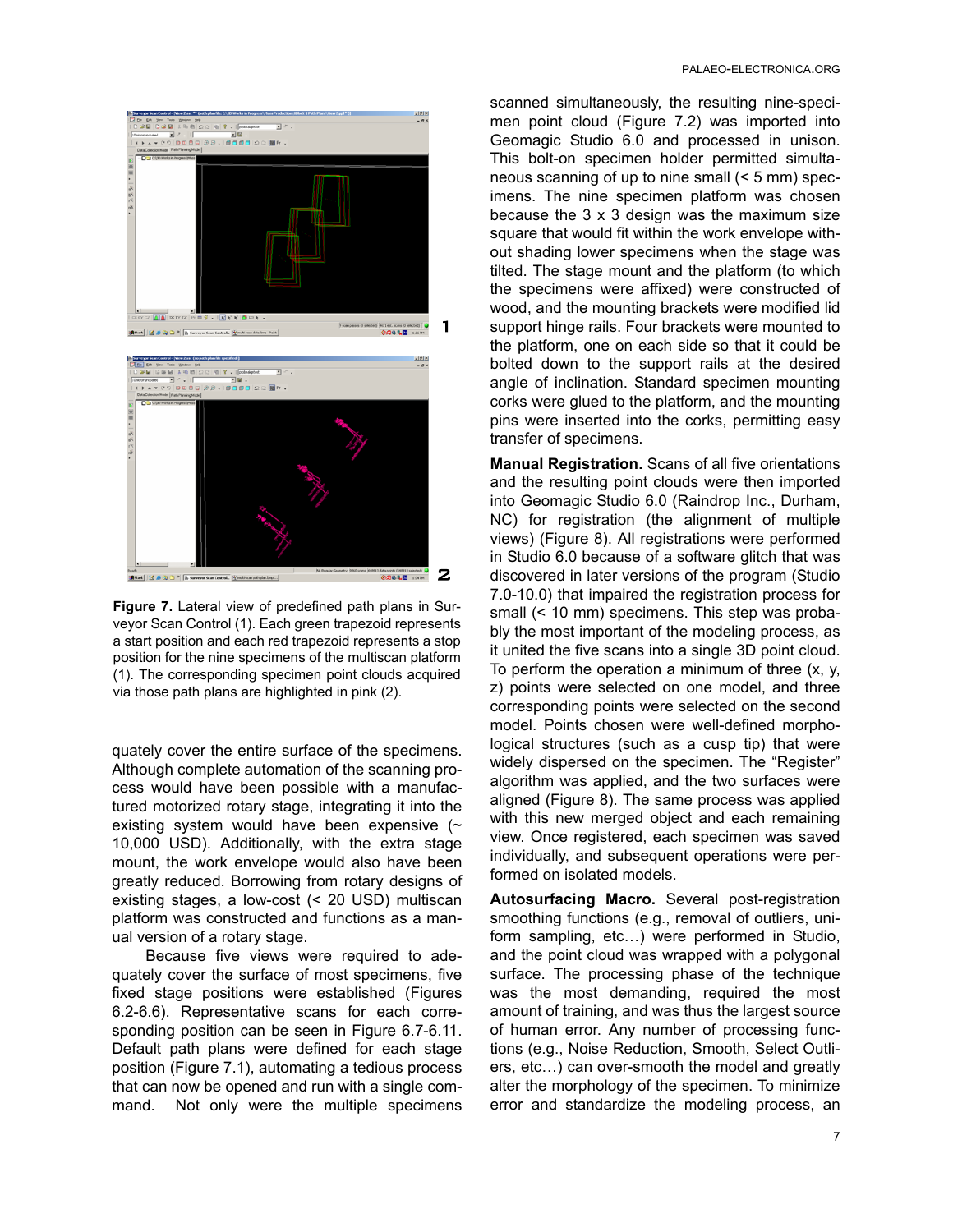

**Figure 8.** Video capture of the manual registration process in Geomagic Studio. Three corresponding points are selected on each model, roughly aligning the two scans. The registration algorithm is then applied to find the best fit of the two models.

autosurfacing macro was developed in Geomagic Studio and is available for download at http:// www.paleoview3d.org. Creating the macro was straightforward, all desired operations and corresponding parameters were performed on an initial model and recorded in the macro as an automated file. To use the autosurfacing macro, the file is simply loaded and run with a single command, and all pre-programmed operations are applied to the current point cloud (Figure 9).

## **Morphometric Error Study**

Because PaleoView3D models are available for public access and may be downloaded for use in morphometric applications, it was imperative that each accurately represented the original specimen. To illustrate the accuracy and precision of this new laser scanning technique, an extensive error study was performed in all three Cartesian axes. It should be noted that in each of the studies, the modeling process was repeated with consistent parameters in its entirety: coating, scanning, registration, and surface rendering (via the newly developed autosurfacing macro when applicable).

**Linear (1D) Error Study.** Linear measurements are undoubtedly the easiest to acquire, and 1D data are still widely used in paleontological applications. Because this technique was designed for small organic specimens of various morphologies,

selection of an appropriate control object was key in assessing the linear accuracy of the modeling process. A small (5.5 mm) machine tooled screw with a known thread-pitch (essentially the wavelength of the threads) of 0.250 mm was chosen as the control (Figure 10). The screw was scanned (0.01 mm linear spacing) and modeled from start to finish three separate times on independent days. Each model was composed of five scan views and rendered using the autosurfacing macro. Ten crest to crest linear measurements were taken per model using the "DimLinear" tool in AutoCAD 2005 (Figure 10).

**Surface Area (2D) Error Study.** To incorporate the second dimension into the study, the control object chosen was a one decimeter scale bar with known dimensions of 100  $\times$  10  $\times$  1 mm (Figure 11). The surfaces of this scale bar were ideal for calculating the 2D area, and one long side (100 x 10 mm) was scanned and modeled three separate times. Because only a single scan view was used in model creation, the autosurfacing macro could not be utilized in this assessment. The surface area of the models was measured using the "Calculate Volumes" command in 3D-Doctor, which also yields surface area data. Since this measurement is a single command, the only source of human error is in the modeling process. Scans were main-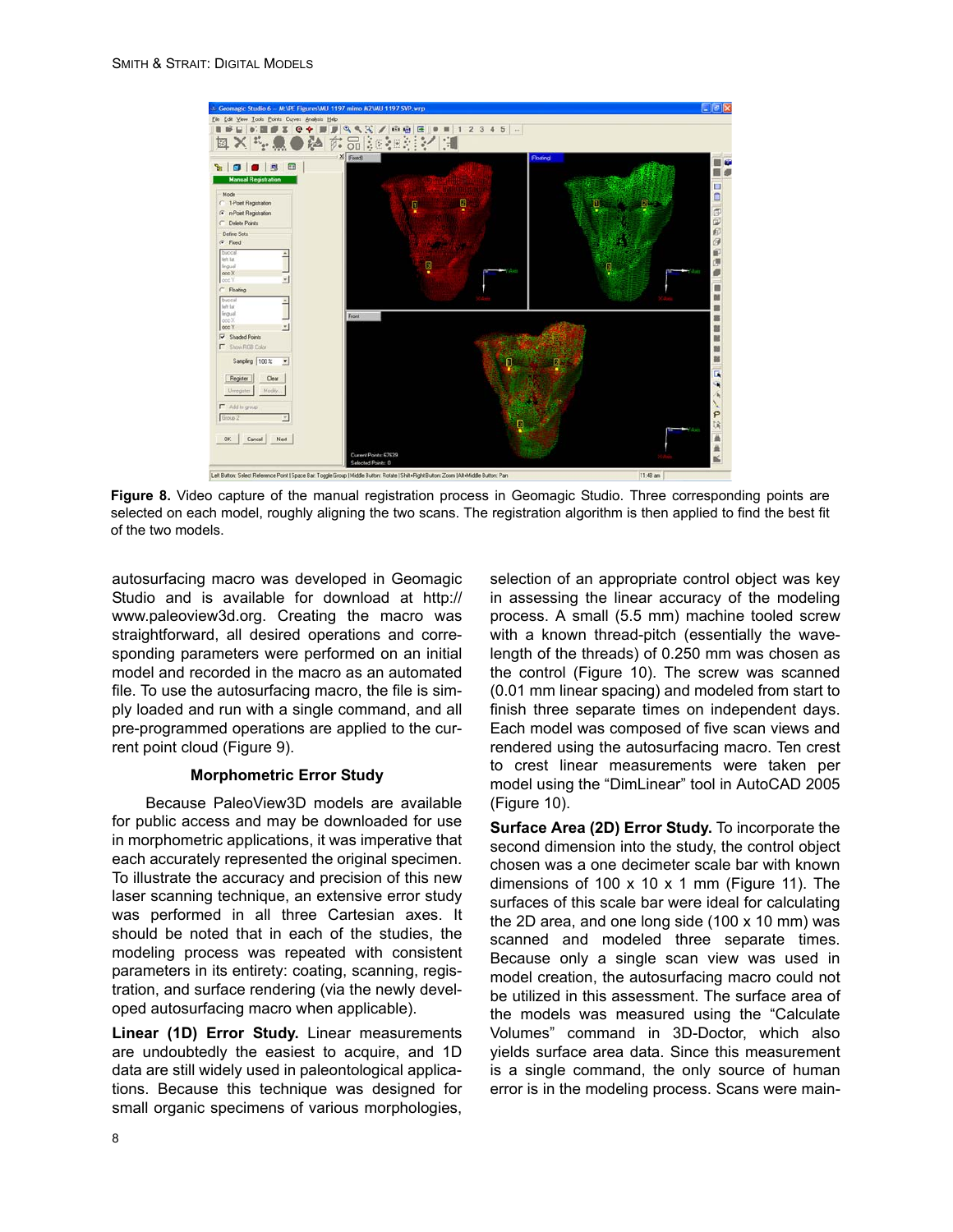

**Figure 9.** Video capture of the autosurfacing macro applied to an upper molar of *Mimoperadectes labrus*. Once the five views have been registered manually, this automated surfacing is performed with a single command. In this example, the macro is followed by an additional smoothing function.

tained at the highest resolution (0.01 mm) to remain consistent with the linear error study.

**Volumetric (3D) Error Study.** The same scale bar used in the surface area study was modeled for the volumetric analysis (Figure 11). This scale bar has a known volume of 1000 cubic millimeters (100 mm x 10 mm x 1 mm). Modeling this object proved difficult due to the 1 mm thickness in the z-axis. When attempting to employ the global registration, the software would consistently attempt to register the opposing broad surfaces as a single surface. For this reason the autosurfacing macro was not used, but all steps and parameters were maintained minus the global registration. Three separate models were generated duplicating the entire process, registering six different scan views per model. The volumes were calculated in Geomagic Studio 6.0 using the "Compute Volume" analysis and cross checked in 3D-Doctor using the "Calculate Volumes" command. As with the 2D study, there was no potential source of human error in the measurement.

### **Casting Error Study**

Because the goal of PaleoView3D is to digitize the types of Paleocene-Eocene taxa, specimens from many museums were involved in the process. Original specimens were scanned whenever possible; however, casts were also used since many museums are hesitant to loan original type material. Additionally, the type specimens of some species have been lost or damaged, so that casts are the only option. In some cases where types are lost or fragile, some museums are molding casts of earlier casts for loans. Given the use of casts for PaleoView3D scans, it was necessary to assess the accuracy of the molding/casting process. Although manufacturers publish shrinkage rates, few studies (Evans et al. 2001) have documented shrinkage rates for a single molding and casting procedure. Furthermore, there has been no assessment of the error of cumulative casting procedures. Therefore, it was necessary to examine the variation between the cast and the original specimen, as well as any "casts of casts."

To address this issue, an isolated upper molar of an early Eocene creodont, *Arfia junnei* (UCMP 216155), was modeled using the laser scanning process. This specimen was then molded using Dow Corning HS III RTV Silicone and cast with TAP Plastics Four to One epoxy resin. The published shrinkage rates at 24 hours for these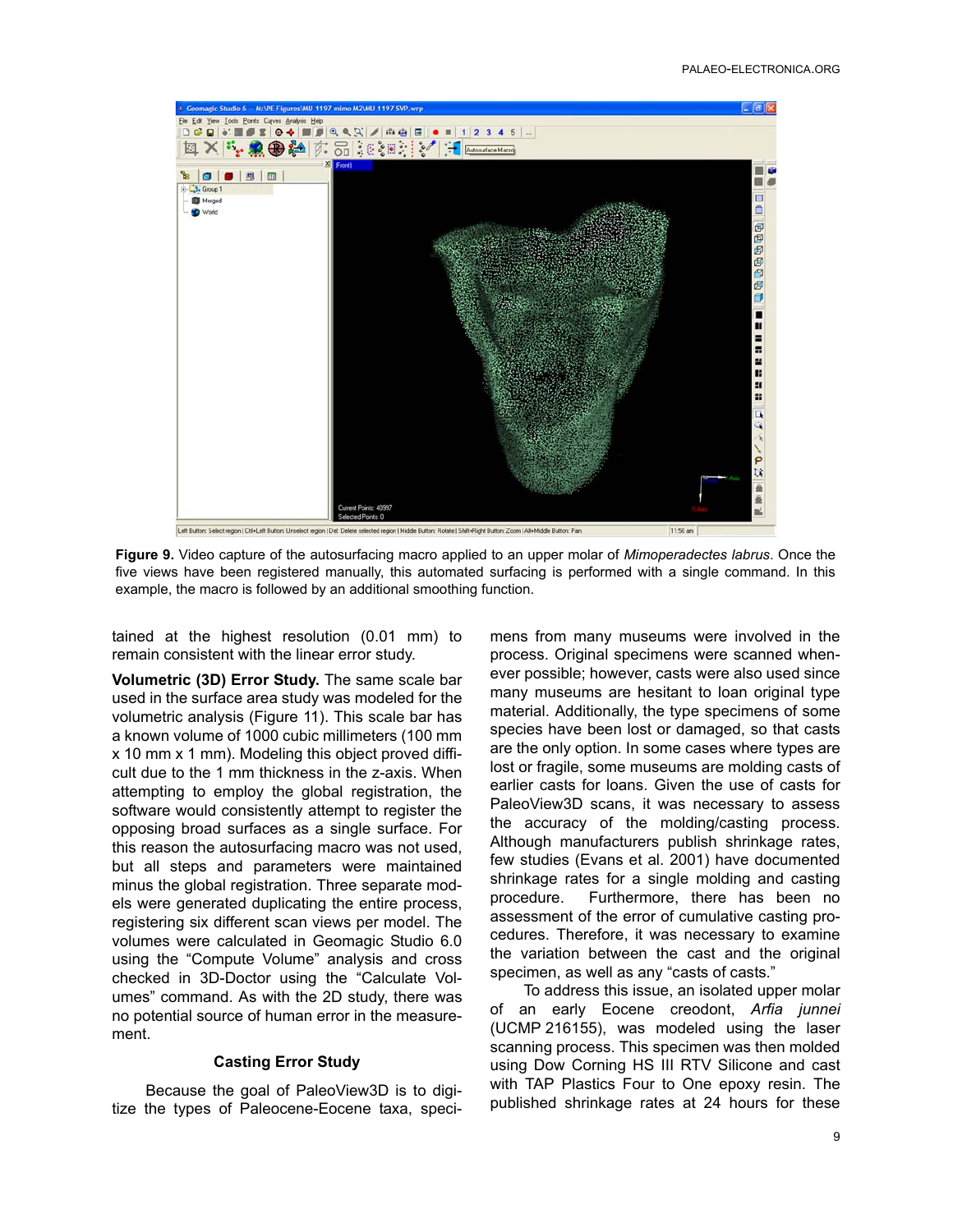

**Figure 10.** Three-dimensional model of the machined screw used as the control object for the linear study. Taken in AutoCAD 2005, three crest-to-crest linear measurements (mm) are shown. The known thread pitch for this screw was 0.250 mm.

compounds are 0.2% and < 1.0%, respectively. This first generation cast was then scanned and rendered using the same technique. Once scanned, the molding and casting process was repeated using the first generation cast, essentially making a "cast of a cast." This process was performed twice more concluding with a fourth generation cast. Variation between the resulting models was assessed using the 3D Compare operation in

Geomagic Studio 6.0. This operation generates a color-coded spectrum model illustrating areas of correspondence and deviation between the two surfaces (Figure 12). Areas of the resulting spectrum model that appear green illustrate regions of highest correspondence and in this study, deviate less than ± 0.018 mm from one another. By default, surfaces at the higher end of the spectrum (yellows and reds) highlight areas in which the second



**Figure 11.** Screen capture of the resulting scale bar model used in the 2D and 3D error study. The dimensions of the scale bar were 100 x 10 x 1 mm.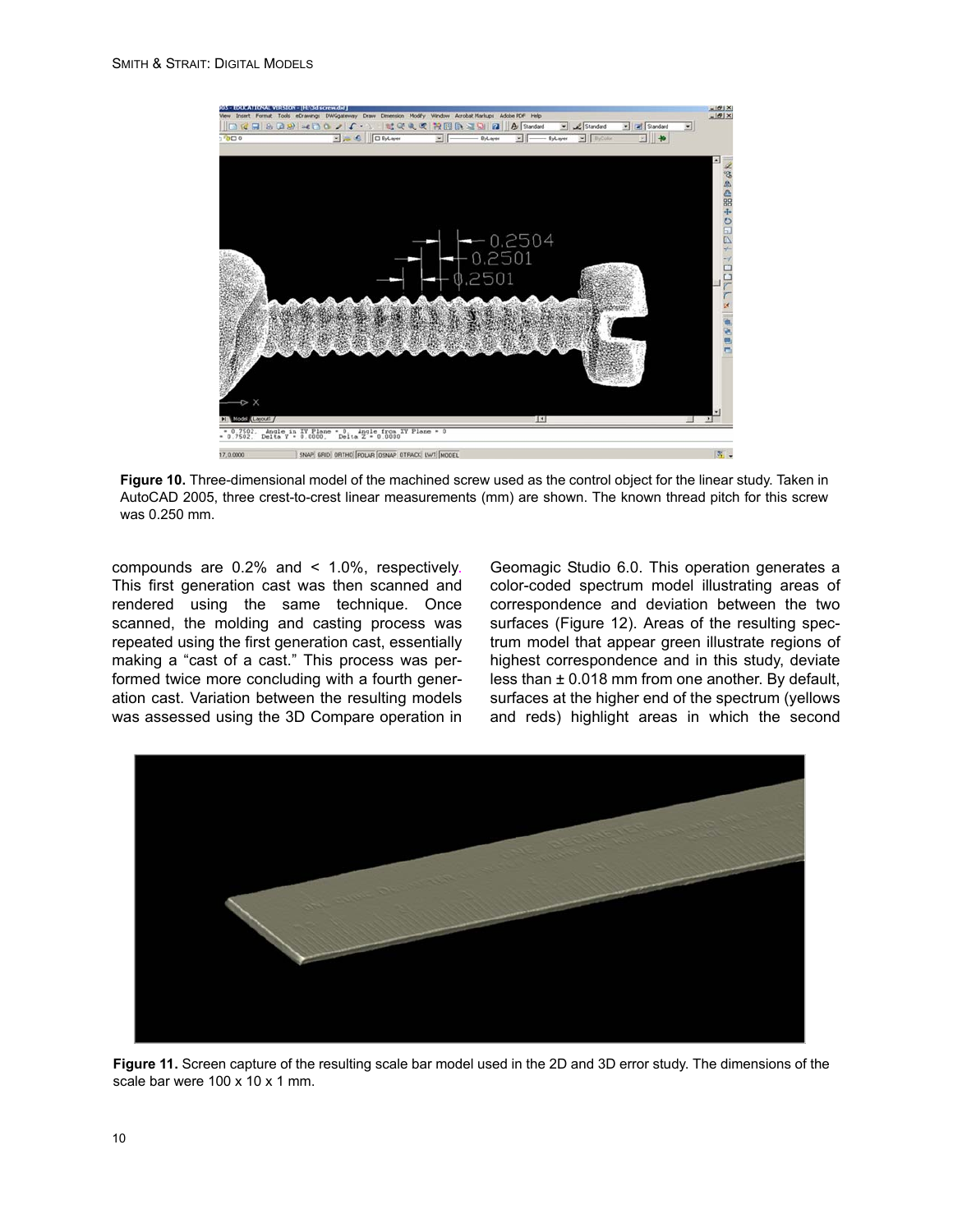

**Figure 12.** Screen capture of the 3D compare function in Geomagic Studio that highlights regions of correspondence and deviation between the two models of an *Arfia junnei* upper molar (UCMP 216155). Surfaces shown in green deviate less than ± 0.018 mm from one another while blues and reds represent regions of positive and negative relief, respectively.

model has positive relief, i.e., is larger than the original. Those surfaces colored at the lower end of the spectrum (blues and violets) highlight areas of negative relief, or places where the second model is smaller than the original. Because the epoxy is known to shrink, some variation will be introduced simply in the alignment of the models compared. Since we were examining the effects of casting on overall morphology, we chose not to scale the models, but to compare them as produced.

#### **RESULTS**

#### **Development of the Multiscan Platform**

The first result of this study was the design and implementation of the low-cost multiscan platform (Figure 6.1). Implementation of this device permitted simultaneous scanning of up to nine specimens and because each of the five stage positions were fixed (Figures 6.2-6.6), generic path plans were defined for each of the five scan views (Figures 6.7-6.11). With this device, once the specimens were mounted to the platform, the predefined path plans were loaded and run with a single-click for each respective stage position (Figure 7). By reusing the pre-defined path plans, modeling time was reduced by around 20%. Another advantage of using this in-house device was the level of accuracy maintained. Because the stage positions were fixed, there was no opportunity for added error  $($   $\sim$  0.02 mm) from the stage positioning system as would be seen with a motorized rotary unit.

#### **Development of the Autosurfacing Macro**

Another result of this study was the development of an autosurfacing macro. By using the autosurfacing macro, once all five views are registered manually, the rest of the process can be performed with a single command (Figure 9). This is especially advantageous, as it permits for uniformity of image processing and reduces human error.

Six commands were incorporated into the autosurfacing macro: Global Registration, Select Disconnected Components, Select Outliers, Uniform Sample, Merge, and Clean.

1. **Global Registration.** The Global Registration command essentially recalculates the fit of the individual point\polygon models and repositions them to form a more cohesive surface. This function is similar to the Manual Registration operation except that the registration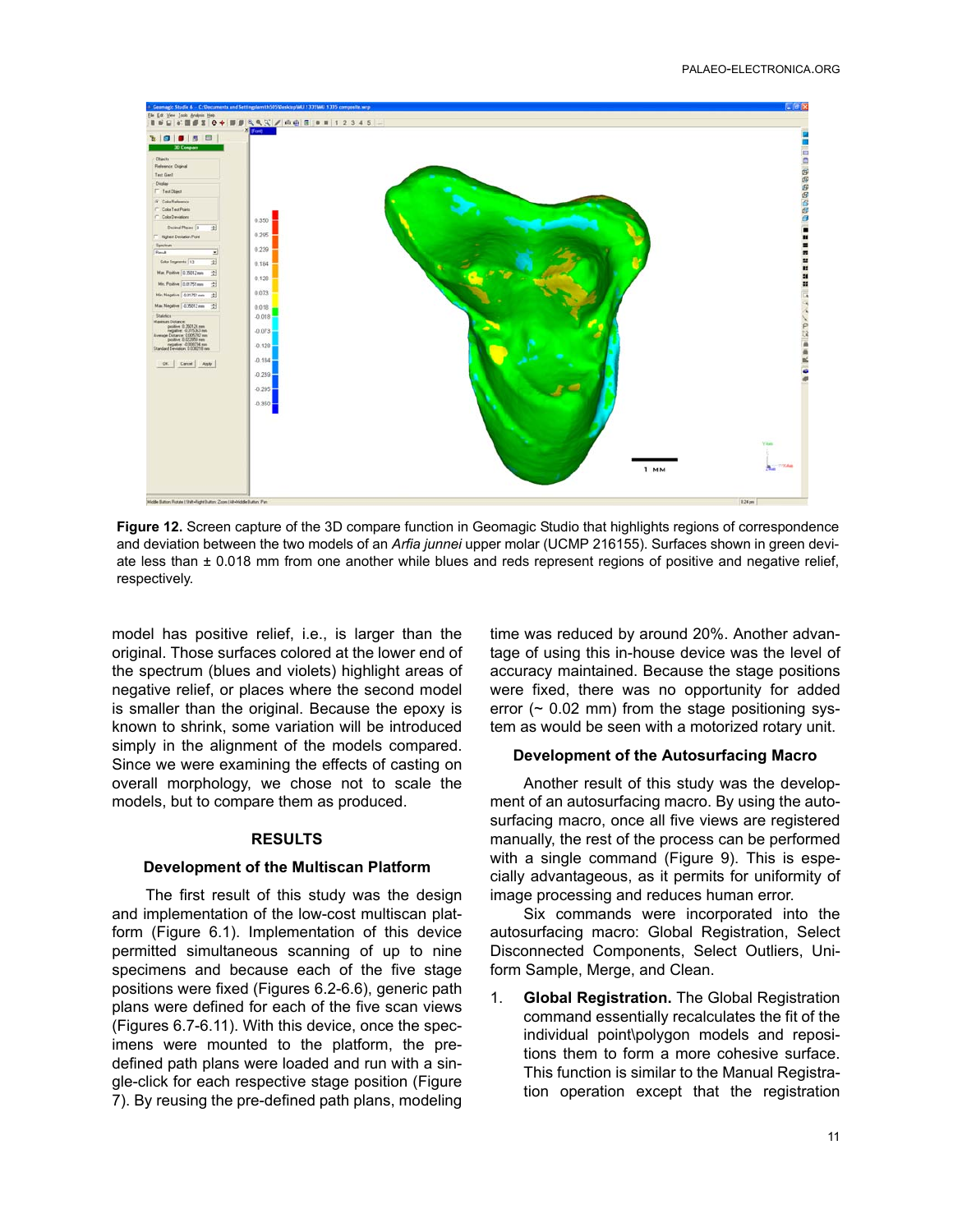algorithm is applied to all five views simultaneously.

- 2. **Select Disconnected Components.** Incorporated more for specimens with multiple elements, the Select Disconnected Components command automatically selects those points (or clusters of points) that are spatially separated from the majority of the other points (cumulative percentage). These clusters are essentially those points that lie outside the potential surface boundary. Each cluster is calculated as a percentage of the total object, and a conservative sensitivity is programmed into the macro which selects those points that make up less than 5% of the total number of points.
- 3. **3) Select Outliers.** Similar to the Select Disconnected Components command, the Select Outliers function automatically detects and selects all points that lie outside the range of the majority of points. More sensitive than the former, this operation selects those points that lie outside a given range. To maintain morphological accuracy, it was determined by trial and error that the sensitivity level needed to be set to 66.6/100 in the autosurfacing macro. Levels set above this default setting cause the function to be too aggressive in removing outliers, and levels set below fail to adequately remove noisy data.
- 4. **Uniform Sample.** The Uniform Sample operation is derived from the curvature based sampling which reduces the number of points along a planar surface uniformly, but reduces those along curved edges based upon a predetermined density. This helps to preserve the natural curvature of an object, while reducing redundant points along the flatter surfaces of the specimen. The Uniform Sample function within the macro is set to reduce the number of points so that the absolute spacing between each point is 0.039 mm. In addition to greatly reducing file size, this function also serves to reduce surface noise.
- 5. **Merge.** The Merge function is basically a macro in itself, combining: Merge Points, Reduce Noise, Uniform Sample, and Wrap functions. The Merge Points operation combines all point objects into a single object (e.g., the standard five views of a specimen will be merged into a single point cloud). The Reduce Noise operation is employed conservatively in the macro as it has a tendency to

over-smooth potentially diagnostic morphologies. The Uniform Sample command was previously described and is not repeated in the macro. The Wrap function is the primary operation responsible for the transformation of the coordinate point cloud into a polygonal mesh surface model.

# **Morphometric Error Study**

Linear (1D) Error Study. The resulting mean thread-pitch (known = 0.25 mm) from 30 measurements of the screw was 0.251 mm with a percent error of 0.4%. This slight overestimation is most likely attributed to the layer of ammonium chloride used to coat the object. The linear accuracy was calculated as  $\pm$  0.001 mm, and the repeatability was  $\pm$  0.0005 mm. With single micron scale accuracy, these results far surpass the manufacturer's stated claim of  $\pm$  0.00635 mm.

**Surface Area (2D) Error Study.** The resulting three area measurements taken from the scale bar (known = 1000 mm2) were: 998.04, 997.71, and 1002.67 mm2. The mean calculated surface area was 999.47 mm2 a percent error of 0.05%. The slight underestimation could partially be explained by an optical phenomenon that occurs at the edge of an object, when the angle of incidence of the laser plane exceeds 70 degrees from normal. This alters the perceived thickness of the laser line that makes it difficult for the software to delineate the true edge of the object. Because a single surface scan was used, this edge was most likely removed as noise in post-processing.

**Volumetric (3D) Error Study.** Both programs (Geomagic Studio 6.0 and 3D-Doctor) used to calculate the volume (known =  $1000 \text{ mm}^3$ ) of the three models of the scale bar yielded identical values per model: 1007.54, 1019.89, and 1026.15 mm<sup>3</sup>. The mean calculated volume was 1017.86 mm<sup>3</sup> a percent error of 1.79%. The consistent slight overestimation is again most likely attributable to the ammonium chloride coating.

# **Casting Error Study**

Comparison of the original specimen to the first generation cast showed the majority of the surface on the two models to be in correspondence, as illustrated by the green areas in Figure 13.1. Areas of highest deviation were concentrated along the cusps and posterior margins of the tooth, and the maximum deviation was in the range of  $\pm$ 0.018 mm to ± 0.073 mm. The second generation cast varied from the original specimen a maximum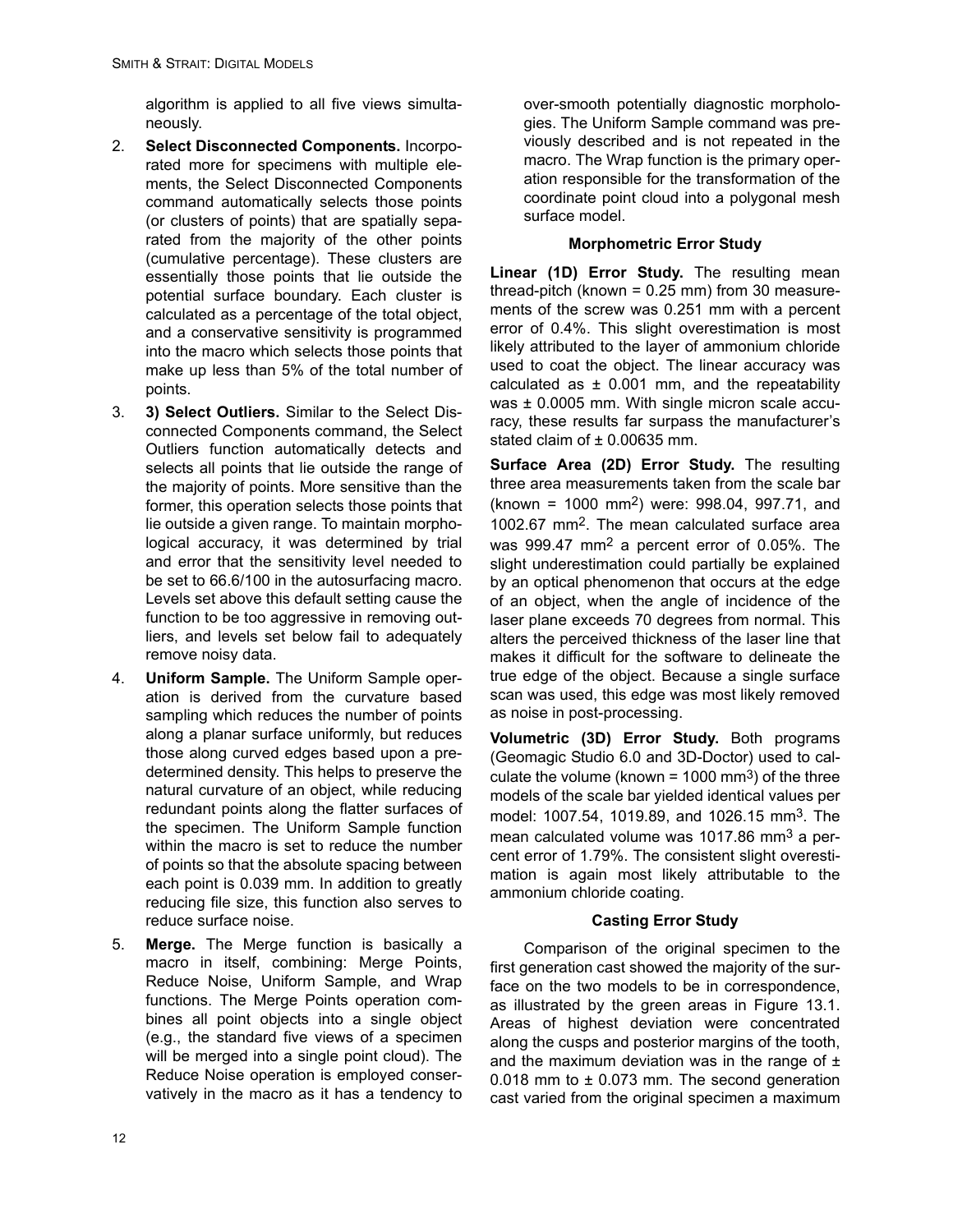

**Figure 13.** Results of the 3D comparison for the casting error study. The model of the original specimen was compared to the models of the first generation cast (1), second generation cast (2), third generation cast (3), and fourth generation cast (4).

of  $\pm$  0.018 mm to  $\pm$  0.073 mm, with most of the variation around the cusps and the stylar shelf (Figure 13.2). With the third generation of molding/casting, increasing regions of negative relief (blue) appeared on the stylar shelf and peripheral margins of the tooth (Figure 13.3). The maximum deviation between the original and the third generation cast ranged from  $\pm$  0.073 mm to  $\pm$  0.128 mm. The fourth and final molding/casting generation showed a greater increase in negative deviation along the outer margins of the tooth (Figure 13.4). Compared to the original specimen, this model yielded a maximum deviation of  $\pm$  0.073 mm to  $\pm$  0.128 mm.

#### **CONCLUSION AND DISCUSSION**

This paper focused on presenting methods that could further aid in the documentation and development of online 3D databases, using PaleoView3D as a case study. The majority of online sites that specialize in 3D morphological models are designed primarily as online museums, for housing and visual comparison of models (e.g., 3D Museum, DigiMorph, MorphoBrowser, and Naturalis). Digimorph does offer downloadable 3D STL files for only 2% of its mammals, but this is obviously not the primary goal of this website. In order for the continued growth of websites that offer downloadable data, there needs to be confidence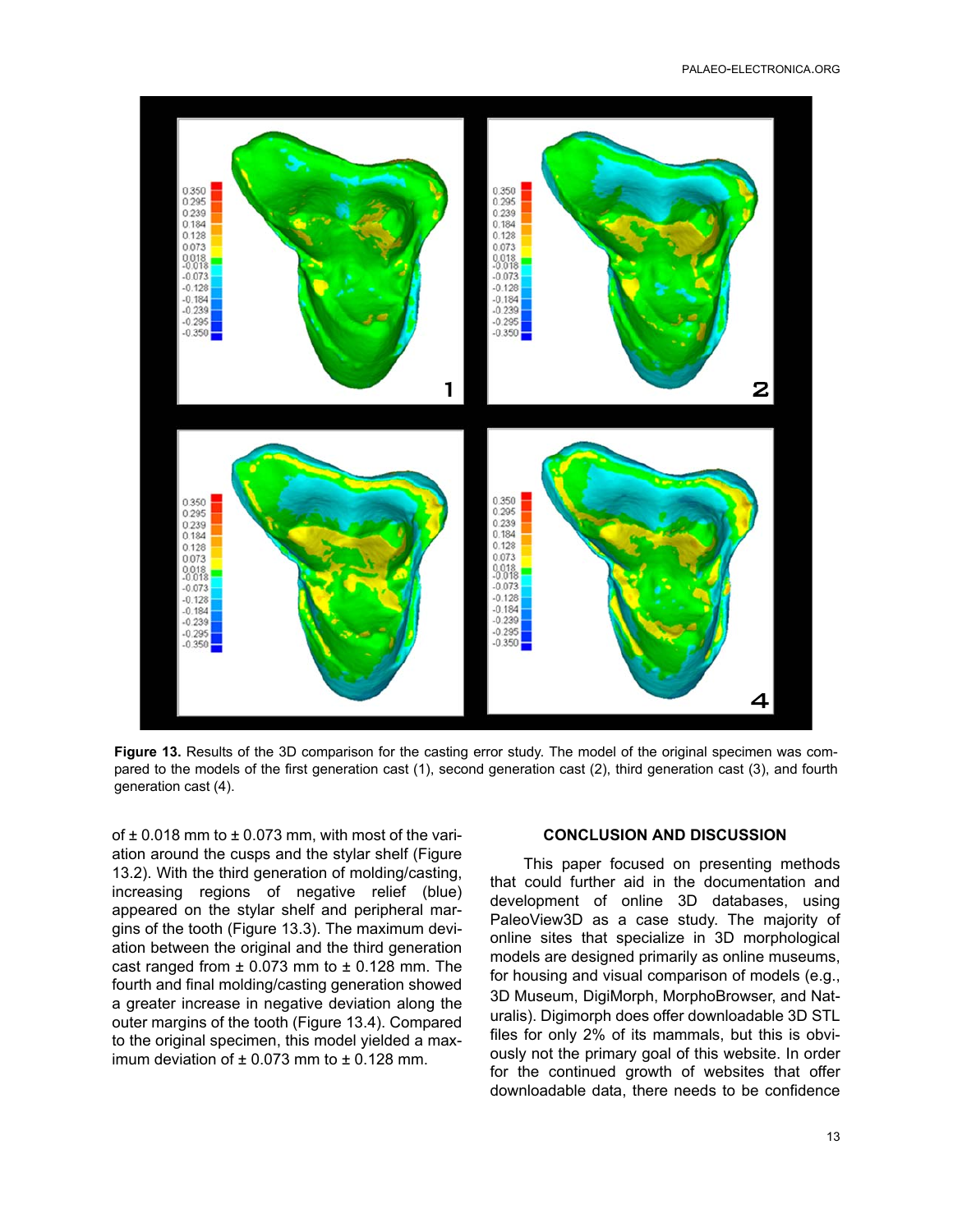within the user-base that these data conform to their research standards. Researchers need to know the accuracy and quality of the data represented on these sites; therefore, database developers must standardize how models are produced and publish data on how models were created so that the users know potential sources and degrees of error.

Standardization of models was achieved by consistently coating specimens with ammonium chloride. Aside from noise reduction caused by reflectivity, this permitted standardization of scan parameters and laser exposure settings. New methods were also developed to expedite and semi-automate data collection. Unlike with CT model production, scanning time can often be more time intensive than image processing. Therefore, with the number (~750) and variety of specimens (dental, cranial, and post-cranial) to be included in PaleoView3D it is imperative to develop a scanning technique that could more efficiently and accurately generate 3D models of the specimens. Implementation of the mulitscan platform and macro reduced total modeling time (coating, scanning, registration, surfacing) by approximately 60% over traditional single scans. Model generation for nine isolated specimens (maximum held by platform) now takes an average of 5.5 hours (approximately 35 min per specimen) from start to finish. Using the predefined path plans, however, once a scan has been initiated, the user is free to process previously scanned data, maximizing efficiency. Because the focus of this website was not just model viewing, but producing data to be employed in morphometric analyses, it was also a requirement that these models maintain the highest degree of morphological accuracy. A multiscan platform that permitted nine specimens to be scanned (and therefore registered) at once was designed and implemented. Although this in-house model did not have the motorized rotation offered on many manufactured stages, it greatly reduced scan and registration time, at a much lower cost  $(-20$  as opposed to  $-10,000$  USD), allowed for a larger work area, and was more accurate.

The image processing phase of 3D model development has the highest potential for the introduction of human error that could affect the accuracy and precision of models. Additionally, PaleoView3D is being developed at Marshall University, a primarily undergraduate institution, and the many technicians employed for the project are undergraduates with limited experience and short tenures. Therefore, another task was to make the

image processing as user-friendly and automated as possible to reduce sources of error and to facilitate image processing uniformity. After specimens are registered, it is now possible to surface specimens with a single command. The autosurfacing macro that was developed includes steps that checks the manual registration process, removes noise and extreme outliers, reduces redundant points and thereby greatly reducing file size, merges the point clouds from the multiple scans, and finally "wraps" the merged point cloud into a polygonal mesh to achieve the final model. Undergraduates, in as early as their second or sophomore year, have been successfully trained to independently scan and process models.

Finally, since by necessity many of the PaleoView3D models were based on casts as opposed to original specimens, an error study was designed to compare models based on casts versus original specimens. The casting error study demonstrated, as expected, that subsequent casting generations exhibit amplified shrinkage and do vary slightly from the original specimen. In addition to the error incurred by multiple molding and casting generations, error from the scanning and modeling processes were also incorporated, making this a "worst case scenario" repeatability study. Examining the maximum range of deviation  $(±)$ 0.073 mm), for the first and second generation casts, these results are considered acceptable for most morphometric analyses. The maximum variation for the third and fourth generation casts  $(±)$ 0.128 mm) is certainly less desirable, but this an extreme example, and most researchers would avoid analyzing a fourth generation cast even using traditional methods. It should be noted that the goal of this study was not to show whether this modeling process was more or less accurate than any other technique, but to document the results so that the user can decide how to best utilize these data.The error studies performed on objects of known dimensions suggest that these digital models are highly accurate. The 1D study of linear accuracy resulted in a 0.4% error rate, the 2D surface area error rate was 0.05%, and the 3D or volumetric error rate was 1.79%. Manufacturers include theoretical numbers that represent the maximal possible accuracy of their instruments; however, these typically not do include a combination of potential error rate for both scanning and modeling. Analogous studies are not available to contrast how this scanner and scanning protocol compare to other systems. However, the importance is that, with this study, researchers wishing to include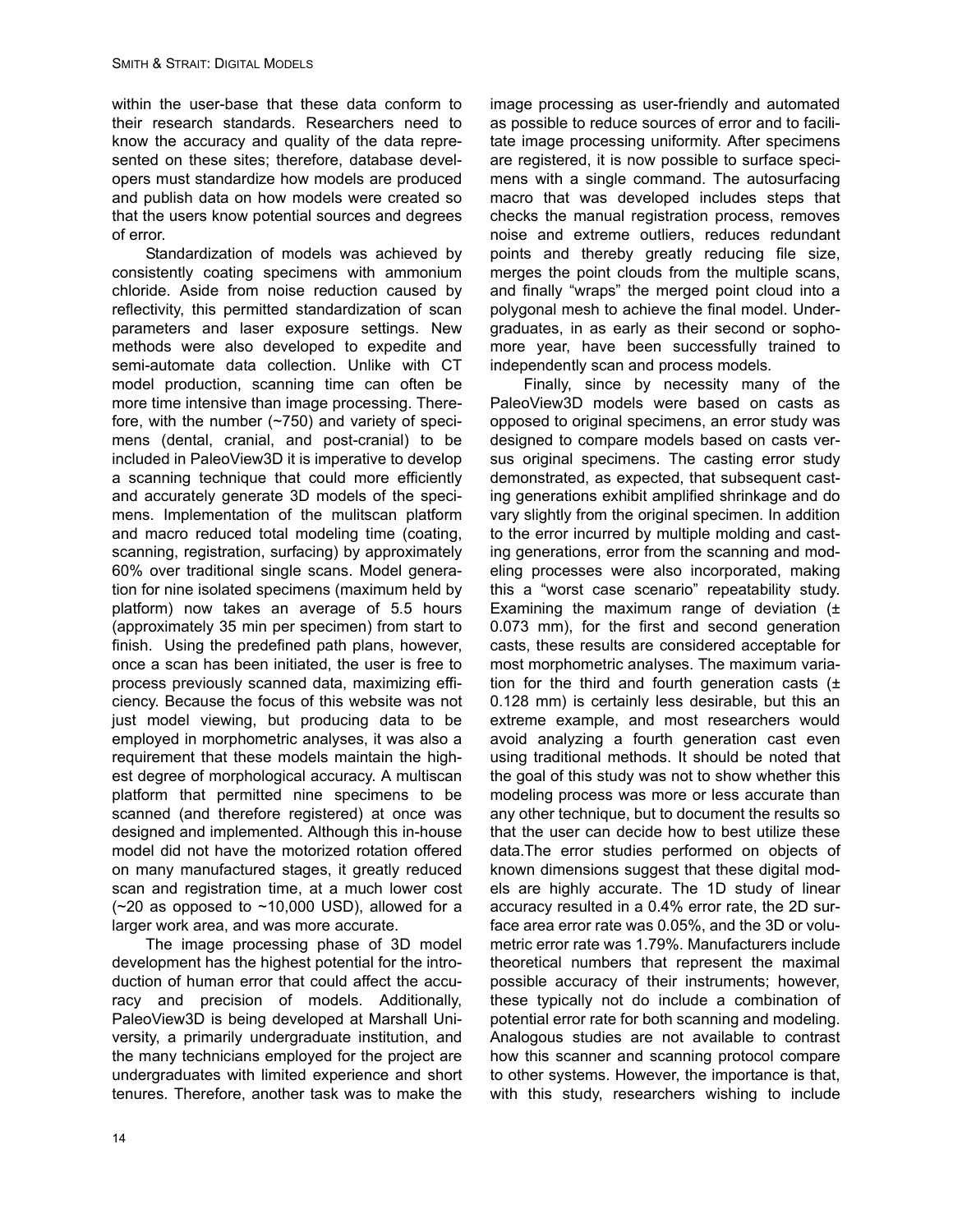PaleoView3D models into their research will be aware of the error inherent in the models so they can take this into consideration when designing measurement and statistical options.

In order to gain a successful user-base and promote the sharing of data online, websites also need to be explicated concerning the sources of the data they publish. For example, associated with each PaleoView3D model is a list of technical specifications under which that model was produced including: the number of scans used to produce the model, whether a fossil or cast was scanned, what type of coating was applied to the specimen prior to scanning, the step-size or linear spacing between scans, the laser exposure time, the number of polygons that are included in the model, and the number of points that were used to derive a model. Association of these metadata with the models helps one assess the compatibility of data from multiple databases.

Due to the potential for growth of online 3D databases, we advocate the standardization of methods within sites, reporting of methodological error rates, and also explicitly documenting 3D model production protocols. By thoroughly documenting this information for PaleoView3D, we have given the user the ability to decide whether or not these data are acceptable for a particular study. We encourage all online 3D databases (present and future) to follow this approach of standardization and detailed documentation of modeling procedures, to promote the dissemination of 3D data useful for comparative analyses of paleontological specimens.

## **ACKNOWLEDGMENTS**

We would like to thank M.J. Adkins and T. Penkrot, for assistance in specimen scanning and modeling and C. Xue for database and website development. We also acknowledge D. Neff for his immense help in establishment and operational training of the laser scanner and accompanying software. We thank P. Holroyd (University of California Museum of Paleontology) for use of specimens in this project. We also thank two anonymous reviewers for insightful comments that improved this manuscript. This project was funded by the National Science Foundation (DEB - Biotic Surveys & Inventories 020828; DBI - Biological Databases and Informatics 0543414), Marshall University, and NASA.

#### **REFERENCES**

- Boyd, A., and Motani, R. 2006. 3D Re-evaluation of the deformation removal technique based on jigsaw puzzling. *Journal of Vertebrate Paleontology*, 26(3), Supplement, 44-45A.
- Carrasco, M.A., Kraatz, B.P., Davis, E.B., and Barnosky, A.D. 2005. Miocene Mammal Mapping Project (MIOMAP). University of California Museum of Paleontology http://www.ucmp.berkeley.edu/miomap/.
- Claeson, K., Lundberg, J., and Hagadorn, W. 2006. Anatomy of the very tiny: Tomographic insights into morphology of extinct and extant fishes. *Journal of Vertebrate Paleontology*, 26(3), Supplement, 50A.
- Clifford, A.B., and Witmer, L.M. 2004. Case studies in novel narial anatomy: 3. Structure and function of the nasal cavity of saiga (Artiodactyla: Bovidae: *Saiga tatarica*). *Journal of Zoology, London* 264:217-230.
- Colbert, M.W. 2005. The Facial Skeleton of the Early Oligocene Colodon (Perissodactyla, Tapiroidea), *Palaeontologia Electronica*, Vol. 8, Issue 1; 12A:27p, 600KB;

http://palaeo-electronica.org/paleo/2005\_1/colbert12/ issue1\_05.htm

- Delson, E., Wiley, D., Harcourt-Smith, W., Frost, S., and Robsenberger, A. 2006. 3D approaches in paleoanthropology using geometric morphometrics and laser scanning. *Journal of Vertebrate Paleontology*, 26(3), Supplement, 55-56A.
- DigiMorph (The Digital Morphology Library). (online) Rowe, T. (Dir.). 2002-2005. The University of Texas at Austin <http://digimorph.org/>.
- Dumont, E.R., Piccirillo, J., and Grosse, I.R. 2005. Finiteelement analysis of biting behavior and bone stress in the facial skeleton of bats. *The Anatomical Record*, Part A 283A:319-330.
- Dumont , E., Werle, S., and Grosse, I. 2006. 3D imaging and biomechanics: Bringing 3D finite element modeling to comparative biology. *Journal of Vertebrate Paleontology*, 26(3), Supplement, 57A.
- Evans, A.R., Harper, I.S., and Sanson, G.D. 2001. Confocal imaging, visualization, and 3-D surface measurement of small mammalian teeth. *Journal of Microscopy*, 204(2):108-119.
- Evans, A., Martin, T., Fortelius, M., and Jervall, J. 2006. Reconstructing dental occlusion in 3D: from carnivorans to *Asfaltomylos*. *Journal of Vertebrate Paleontology*, 26(3), Supplement, 59A.
- Evans, A.R., Wilson, G.P., Fortelius, M., and Jernvall, J. 2007. High-level similarity of dentitions in carnivorans and rodents. *Nature*, 445:78-81.
- Evans, G., Evans, A., Pljusnin, I., Fortelius, M., and Jernvall, J. 2005. MorphoBrowser—a new database for surfing the dental morphospace. *Journal of Vertebrate Paleontology,* 25(3), Supplement, 54A.
- Holliday, C.M., Ridgely, R.C., Balanoff, A.M., and Witmer, L.M. 2006. Cephalic vascular anatomy in flamingos (*Phoenicopterus ruber*) based on novel vascular injection and computed tomographic imaging analyses. *Anatomical Record*, Part A, 288A:1031-1041.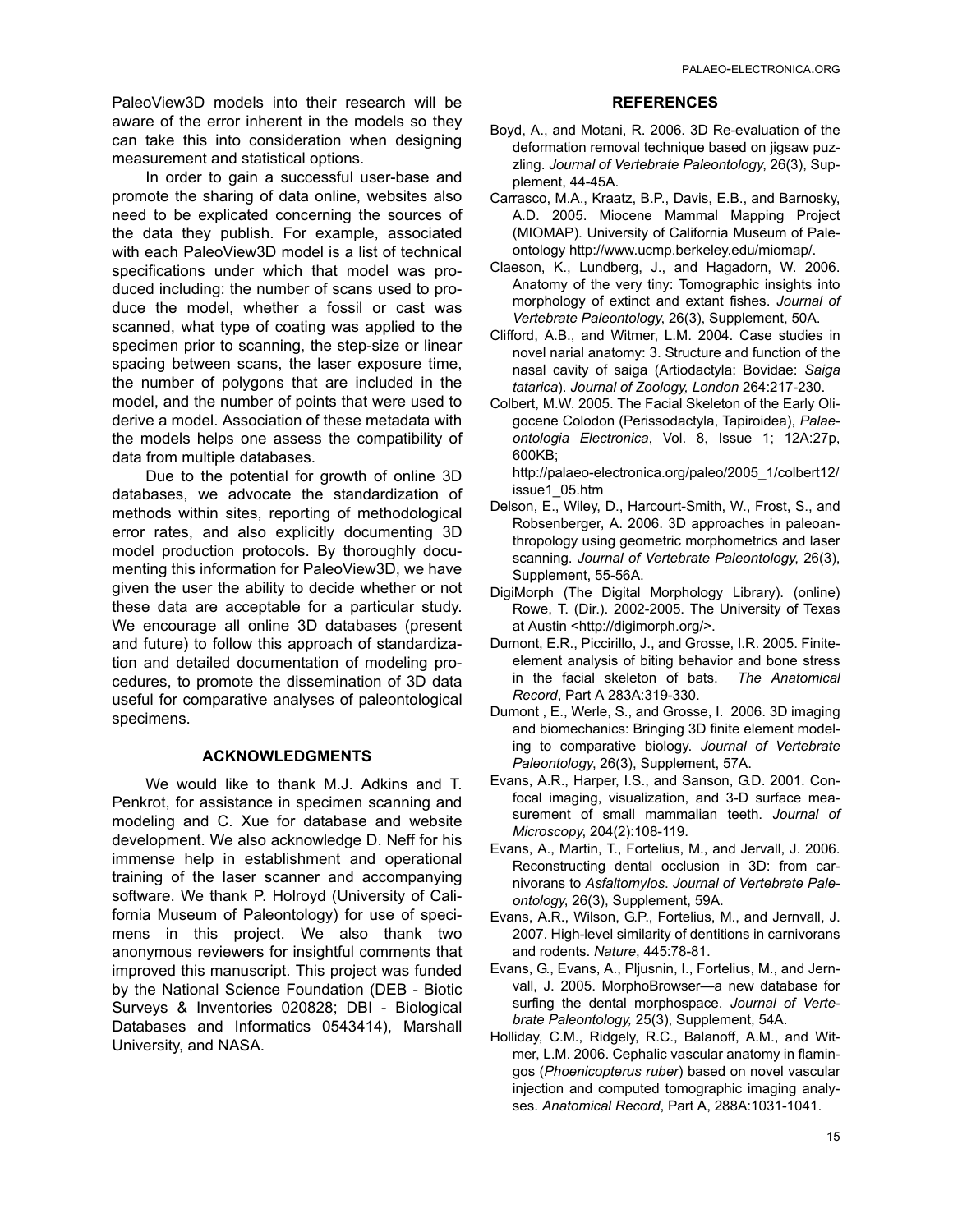- Jernvall, J., and Selanne, L. 1999. Laser confocal microscopy and geographic information systems in the study of dental morphology. *Palaeontologia Electronica* Vol. 2, Issue 1:18, 905KB; http://palaeo-electronica.org/1999\_1/confocal/ issue1\_99.htm
- Kay, R.F., Campbell, V.M., Rossie, J.V., Colbert, M.W., and Rowe, T.B. 2004. Olfactory fossa of *Tremacebus harringtoni* (Platyrrhini, Early Miocene, Sacanana, Argentina): Implications for activity pattern. *The Anatomical Record*, Part A, 281A:1157-1172.
- Kobayashi, Y., Winkler, D.A., and Jacobs, L.L. 2002. Origin of the tooth-replacement pattern in therian mammals: Evidence from a 110 myr old fossil. *Proceedings of the Royal Society of London*, B, 269:369-373.
- Lyons, P.D., Rioux, M., and Patterson, R.T. 2000. Application of a Three-Dimensional Color Laser Scanner to Paleontology: an Interactive Model of a Juvenile Tylosaurus sp. Basisphenoid-Basioccipital. *Palaeontologia Electronica*, Vol. 3, Issue 2, 4:16p., 2.04MB; http://palaeo-electronica.org/2000\_2/neural/ issue2\_00.htm
- Macrini, T., Rowe, T., and M. Archer, M. 2006. Description of a cranial endocast from a fossil platypus, *Obdurodon dicksoni* (Monotremata, Ornithorhynchidae), and the relevance of endocranial characters to monotreme monophyly. *Journal of Morphology*, 267(8):1000-1015.
- Maddison, D.R., and Schulz, K.S. (eds.) 2007. *The Tree of Life Web Project*. http://tolweb.org.
- *MorphoBrowser*. (online) Jernvall, J. (Dir.) 2003-2005. University of Helsinki.

http://morphobrowser.biocenter.helsinki.fi/

- Motani, R. 2005. Detailed tooth morphology in a durophagus ichthyosaur captured by 3D laser scanner. *Journal of Vertebrate Paleontology*, 25(2):462-465.
- Motani, R., Milner, A., and Schmitz, L. 2006. The first truly objective method for 3D removal of geological deformation with an application to the braincase of *Archaeopteryx*.
- *Journal of Vertebrate Paleontology*, 26(3), Supplement, 103A.
- *Naturalis.* (online) van Hengstum, R.J.M. (Dir.) 2005. Dutch National Museum of Natural History <http:// nlbif.eti.uva.nl/naturalis/>.
- *North American Fossil Mammal Systematics Database.* (online) Alroy J. (Dir,). 2002. UC Santa Barbara <http://www.nceas.ucsb.edu/~alroy/nafmsd.html>.
- O'Leary, M.A., and Kaufman, S.G. 2007. MorphoBank 2.5: Web application for morphological phylogenetics and taxonomy.

http://www.morphobank.org

- *PaleoView3D*. (online) Strait, S.G. (Dir,). 2005. Marshall University <http://paleoview3d.marshall.edu/>.
- *The Paleobiology Database*. (online) Alroy, J. (Dir.) 1998. NCEAS UC Santa Barbara <http://paleodb.org>.
- Penkrot, T. 2006. Comparative paleoecologies of North American mioclaenids and "hyopsodontids" (Mammalia: "Condylarthra") using combined dental morphometric techniques. *Journal of Vertebrate Paleontology*, 26(3), Supplement, 109A.
- Rayfield, E., and Milner, A. 2006. The evolution of piscivory in theropod dinosaurs, *Journal of Vertebrate Paleontology*, 26(3): Supplement, 114A.
- Reed, D.N.O. 1997. Contour mapping as a new method for interpreting diet from tooth morphology. *American Journal of Physical Anthropology*, Supplement 24:194.
- Ridgely, R, and Witmer, L. 2006. Dead on arrival: Optimizing CT data acquisition of fossils using modern hospital CT scanners. *Journal of Vertebrate Paleontology*, 26(3), Supplement, 115A.
- Rybczynski, N., Tirabasso, A., Cuthbertson, R., and Holliday, C. 2006. A 3D cranial animation of *Edmontosaurus* for testing feeding hypotheses. *Journal of Vertebrate Paleontology*, 26(3), Supplement, 177A.
- Silcox, M.T. 2003. New discoveries on the middle ear anatomy of *Ignacius graybullianus* (Paramomyidae, Primates) from ultra high resolution X-ray computed tomography. *Journal of Human Evolution*, 44(1):73- 86.
- Smith, N.E., and Strait. S.G. 2006. Laser scanning automation and standardization. *Journal of Vertebrate Paleontology*, 26(3), Supplement, 127A.
- Strait, S.G. 1993a. Differences in occlusal morphology and molar size in frugivores and faunivores. *Journal of Human Evolution*, 25:471-484.
- Strait, S.G. 1993b. Molar morphology and food texture among small-bodied insectivorous mammals. *Journal of Mammalogy*, 74(2):391-402.
- Strait, S.G. 2001. Dietary reconstruction in small-bodied omomyoid primates. *Journal of Vertebrate Paleontology*, 21(2):322-334.
- Strait, S.G., and Smith, N.E. 2006. PaleoView3D: An interactive database of mammals from the Paleocene/Eocene boundary*. Journal of Vertebrate Paleontology*, 26(3), Supplement, 129A.
- *3D Museum*. (online) Motani, R. (Dir.). 2004. UC Davis http://www.3dmuseum.org
- Ungar, P., and Williamson, M. 2000. Exploring the effects of tooth wear on functional morphology: A preliminary study using dental topographic analysis. *Palaeontologia electronica,* Vol. 3, Issue 1; 1:18 pp., 752KB; http://palaeo-electronica.org/2000\_1/gorilla/ issue1\_00.htm.
- Wilhite, R. 2003. Digitizing large fossil skeletal elements for three-dimensional applications. *Palaeontologia Electronica*, Vol. 5, Issue 2, 4: 10pp., 619KB;
- http://palaeo-electronica.org/2002\_2/scan/ issue2\_02.htm.
- Wilson, G., Evans, A., Jernvall, J., and Fortelius, M. 2006. Dietary preferences of multituberculates: Preliminary inferences from dental morphological complexity patterns in muroid rodents. *Journal of Vertebrate Paleontology*, 26(3), Supplement, 139A.